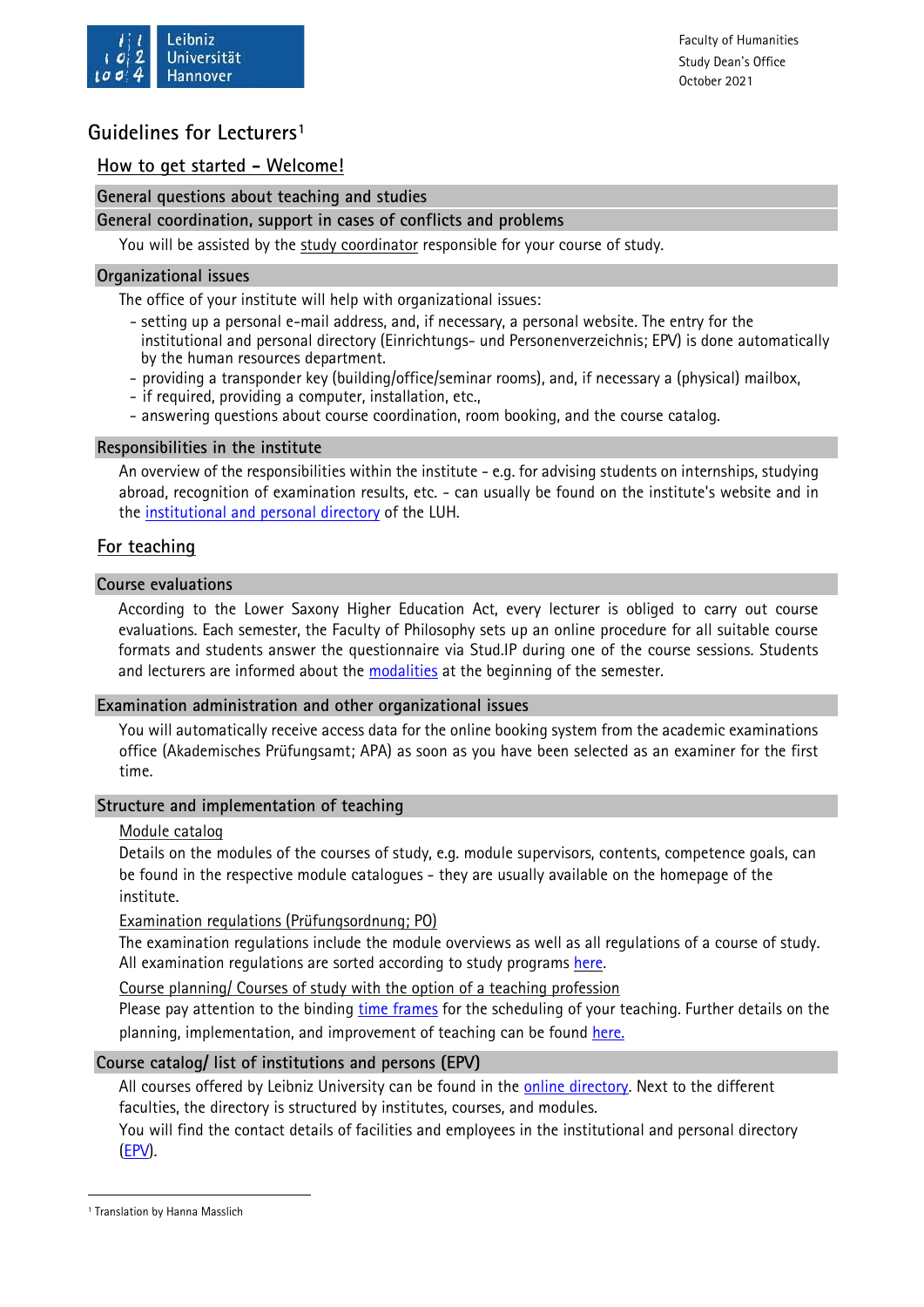## **Good to know - [selected](https://www.phil.uni-hannover.de/de/studium/im-studium/1x1studierenpruefen/) notes on the examination regulations**

#### **Course achievements (Studienleistungen)**

In addition to module examinations (Prüfungsleistungen), students at LUH are generally required to complete ungraded coursework that helps to practice/test skills. Where necessary, coursework can be graded as 'not passed.' Ungraded coursework is not a prerequisite for registering for or participating in the examination.

#### **Examinations (Prüfungsleistungen)**

The examination regulations specify which forms of examination are possible for each module. If more than one is stated, the lecturer has to communicate the mandatory format of examination at the beginning of the semester. To treat everyone equally, the following applies: One format of examination for all students of a course of study! Please note the binding examination periods: [Examination](https://www.uni-hannover.de/de/studium/im-studium/pruefungsinfos-fachberatung/) information & [consultation.](https://www.uni-hannover.de/de/studium/im-studium/pruefungsinfos-fachberatung/) Due to the conditions imposed by COVID-19, some examination formats have been adapted. Please find out about these changes in your institute.

#### **Repeat examinations**

Repeat examinations after failed examinations can usually only be registered for and take place in the following semester. Exceptions: BA/MA theses and examinations that are linked to internships/projects etc. outside the lecture-free period, or that are undertaken in institutes that have two examination periods per semester. Please enquire about the valid regulations in your institute. (Only) if a repeat exam were delay the student's studies (i.e. if this is the only thing keeping the student from finishing), students who are in their final semester can apply for an exception at the examination office.

#### **Attendance**

Regular attendance of the course is not a component of the course or examination performance. Absence from a course may not lead to the exclusion from the course. Attendance is only obligatory if it is recorded in the module description and objectively justified.

## **Grade recording**

General information on the recording of grades can be found on the website of the Studiendekanat (Dean of Studies' Office): Transferring grades to the examination office [\(Akademisches](https://www.phil.uni-hannover.de/de/studium/im-studium/1x1studierenpruefen/) Prüfunqsamt).

When posting examination results, please make sure to enter the date of the examination - NOT the grading date! Four weeks after the end of the semester examination period, and, under any circumstances at the end of the employment/teaching contract, all details of the lecturer must be entered into the online booking system.

#### **Bachelor/Master theses**

According to the examination regulations, students may only receive topics for BA/MA theses after they have been admitted for the examination by the academic examination office. The theses have to be submitted in written form and electronically (e.g. via e-mail) to the examiner or the institute office. You have to make sure that the theses and the report are archived at the institute. Saving it on your work computer is not sufficient. Please record the date of submission (not the grading date) for the grade recording.

#### **Plagiarism**

Leibniz University IT Services provides the program *docoloc* for plagiarism [recognition.](http://www.luis.uni-hannover.de/plagiatsuche.html) Students have to agree to be checked by this software *beforehand.*

#### **Recognition of course and examination achievements**

Every institute has a person assigned to the [recognition](https://www.uni-hannover.de/de/studium/im-studium/anerkennung/) of externally completed course and examination achievements as well as for the [classification](https://www.uni-hannover.de/de/studium/im-studium/anerkennung/anerkennung-bei-hochschul-und-fachwechsel/) in the case of a change of study location or subject. Please refer students only to these persons.

## **Withdrawal from examinations, failure to attend**

For examinations without a deadline (written exams, oral exams, etc.), not attending is considered a